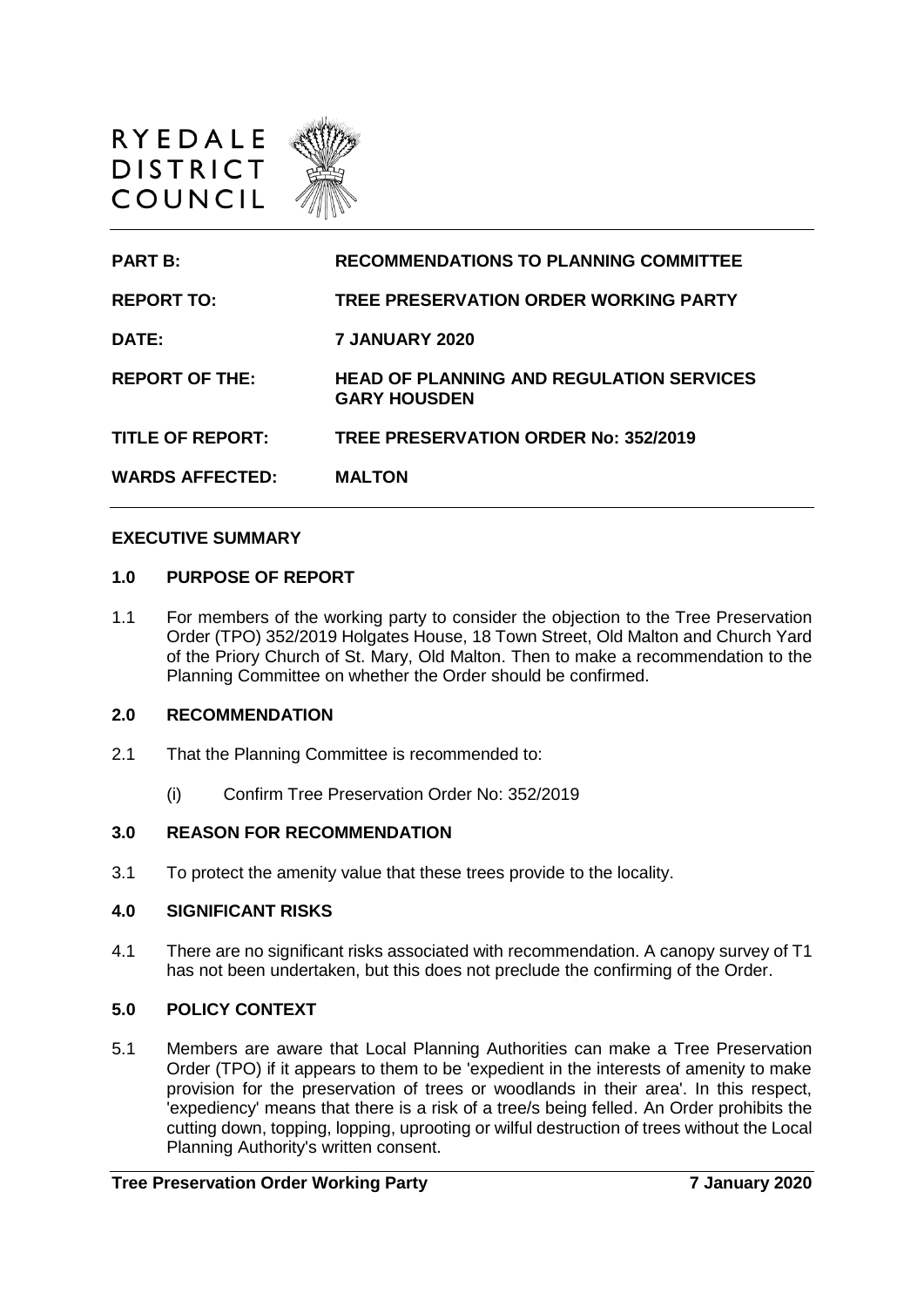5.2 Amenity, whilst not defined in law, is a matter of judgement for the Local Planning Authority. In terms of the purpose of TPOs, they should be used to protect selected trees and woodlands if their removal would have a significant negative impact on the local environment and its enjoyment by the public. Before authorities make or confirm an Order they should be able to show that protection would bring a reasonable degree of public benefit in the present or future. Matters to consider are:

### *Visibility*

The extent to which the trees or woodlands can be seen by the public will inform the authority's assessment of whether the impact on the local environment is significant. The trees, or at least part of them, should normally be visible from a public place, such as a road or footpath, or accessible by the public.

## *Individual, collective and wider impact*

Public visibility alone will not be sufficient to warrant an Order. The authority is advised to also assess the particular importance of an individual tree, of groups of trees or of woodlands by reference to its or their characteristics including:

- size and form;
- future potential as an amenity;
- rarity, cultural or historic value;
- contribution to, and relationship with, the landscape; and
- contribution to the character or appearance of a conservation area.

### *Other factors*

Where relevant to an assessment of the amenity value of trees or woodlands, authorities may consider taking into account other factors, such as importance to nature conservation or response to climate change. These factors alone would not warrant making an Order.

- 5.3 An Order comes into effect on the day that it is made, and once made, interested parties have a minimum of 28 days to make representations either supporting or objecting to the Order. A Local Planning Authority has six months in which to confirm the Order or to decide not to confirm it. An Order cannot be confirmed unless the LPA has considered duly made representations made in response to the Order.
- 5.4 In Ryedale, the confirmation of TPO's is a matter for the Planning Committee, following advice of the Tree Preservation Order Working Party. The Working Party is established to allow the matter to be considered in detail.

# **6.0 REPORT**

### **Background**

6.1 The trees which are the subject of this provisional TPO 352/2019. The proposed TPO covers land in two separate ownerships. The first tree known as T1, a Sycamore, is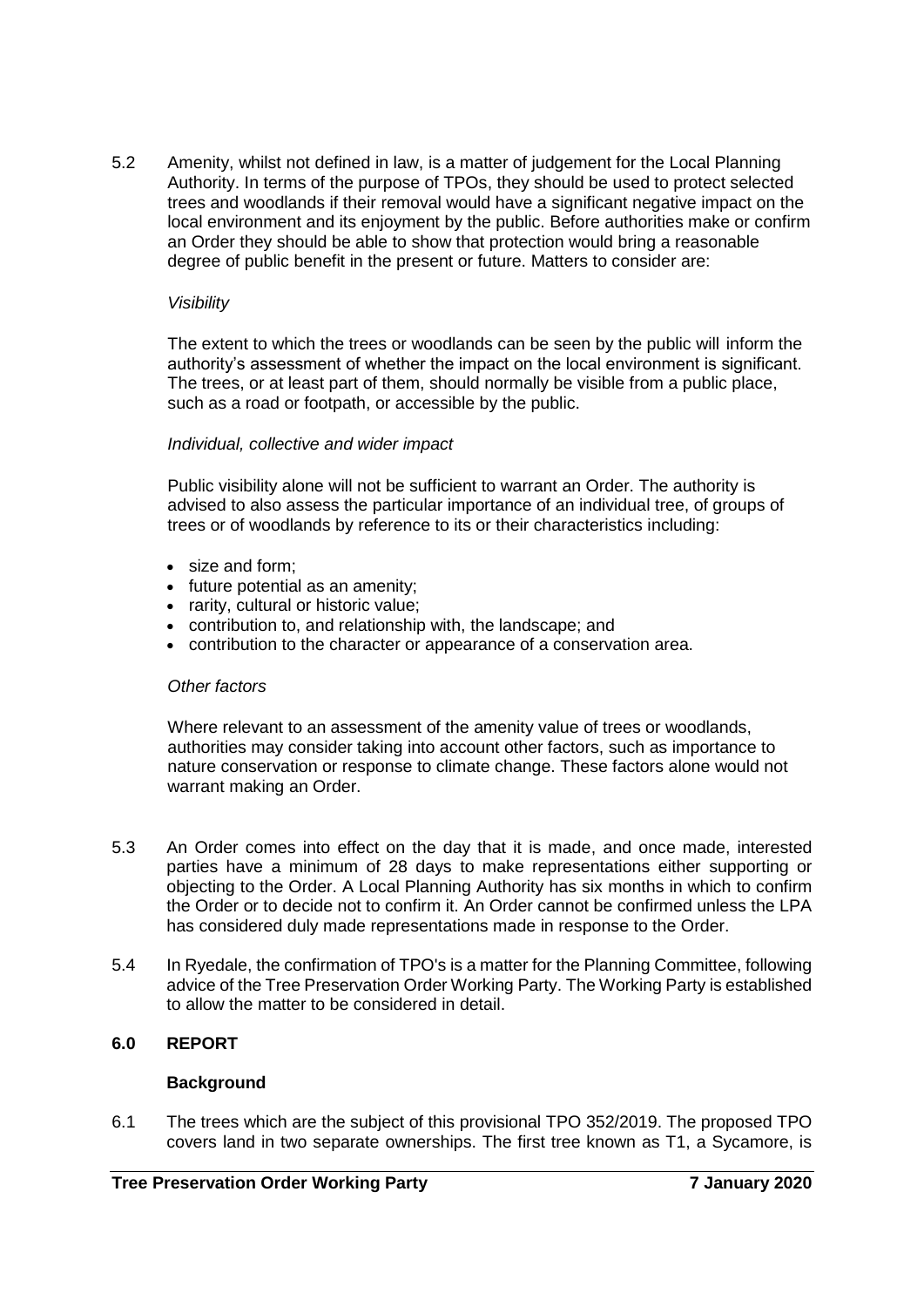within the domestic curtilage of the property known as Holgates House. It is a tree which is viewable from the B1257, Town Street, Old Malton.

6.2 The remaining five trees T2- T6 on the attached schedule are within the land which is part of the Church Yard of the Priory Church of St. Mary, a Grade I Listed Church and Scheduled Monument. A map is appended, and the accompanying report identifies each tree separately.

T2 – Sycamore- positioned towards the front of the church yard, proximal to the side garden of Holgates House;

T3 – Sycamore- within Church grounds growing on the southern side of the access to the church yard- close to the western boundary wall;

T4 – Yew – growing adjacent to the Purple leaved beech (T4) in the survey;

T5 – Yew – growing to the west of the church on the southern side of the footpath;

T6 – Oak- Within the church yard grounds growing close to the northern boundary wall;

6.3 A Conservation Area Tree Notification was submitted for T1 and T2- the works were originally not described in sufficient detail, and alongside not having the full ownership details, the application was deemed invalid by the Case Officer. On the 12 August, the applicant provided contact details for the landowner and the works to the trees, which are described as thus:

T1 Sycamore - crown lift on the house side, to approximately 4-5m, focussing on the lowest limbs, and some selective thinning and removal of crossing branches, again on the house side.

T2 Sycamore - 2-3m reduction on the road side and over the courtyard, removing crossing and running branches and removing small branches growing towards to roof.

6.4 Whilst the notification has not proposed the loss of any trees, the proposed works are considered to be excessive, and unbalance the trees- reducing their amenity value. The trees, particularly T2, given that one is in the church yard without giving the details of the owner of the tree, were vulnerable. The Council therefore commissioned a survey (with the agreement of the Warden) for the consideration of making a Tree Preservation Order on trees within the Church Yard, and within the property known as Holgates House.

### **Tree assessment**

6.5 As part of the TPO making procedure, the trees have been assessed using the nationally recognised 'TEMPO' system. This has been developed to provide a transparent and objective means of evaluating and considering the merits of a Tree (or Trees) and whether their amenity value is such that it warrants protection. It is split into different aspects of the amenity value, and identifies a scoring system. A minimum of 12 points is required. The trees subject to this proposed TPO was found to have an overall score of 18 based on condition, retention span and public visibility, 6 marks more than the threshold that determines the viability of TPO orders, and rating as 'definitely merits TPO'. This TEMPO assessment was undertaken by an independent arboricultural consultant and is appended.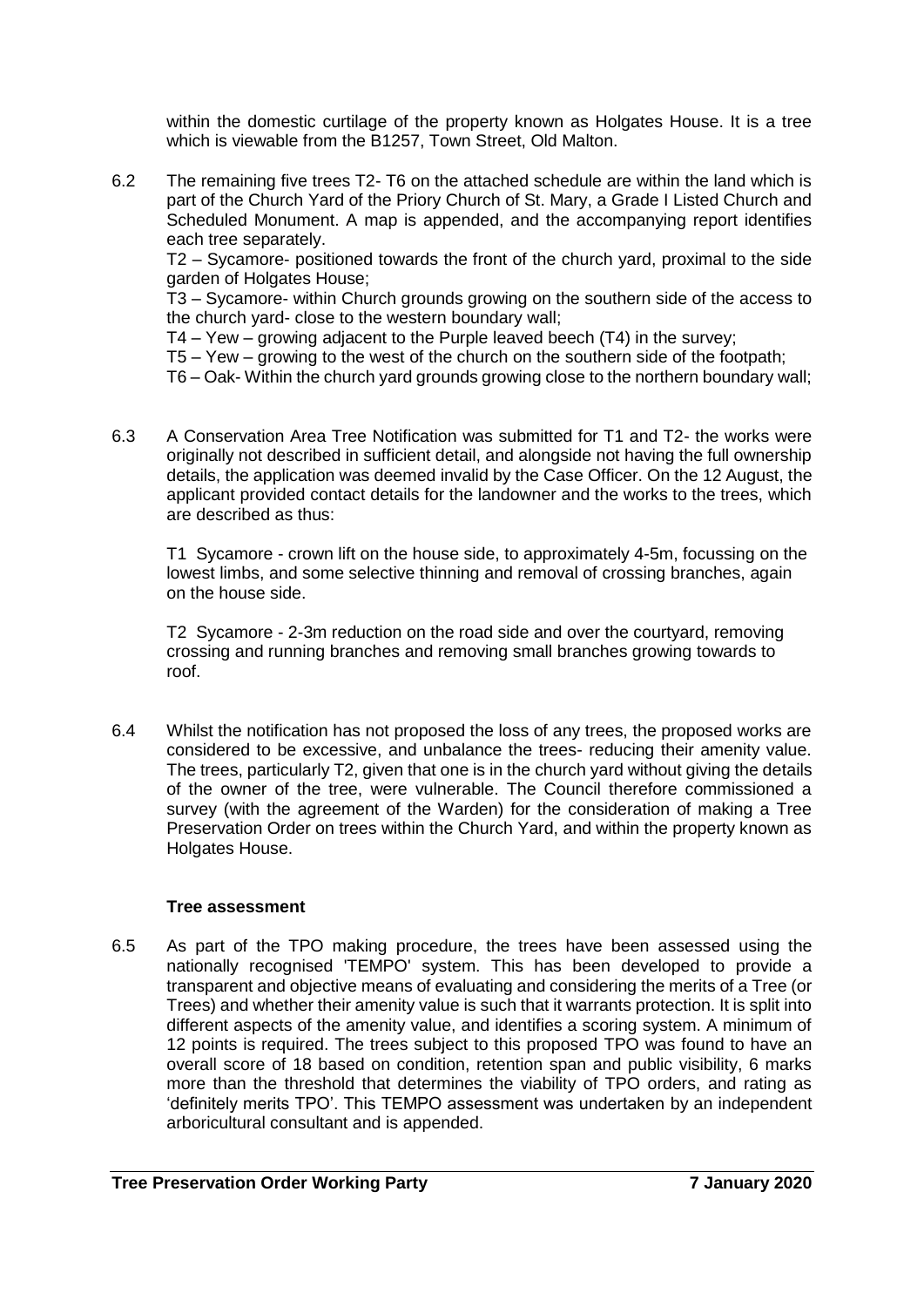### **Tree assessment- Amenity**

- 6.6 Each tree has been individually assessed. It should be noted that seven trees were assessed, with one (T4 in the survey) not considered to be defensible of being subject to any TPO. The report below identifies the tree ID based on this tree's non-inclusion in the proposed Order.
- 6.7 T1 Sycamore- the tree's condition is fair to satisfactory (3) and an anticipated retention span of between 20-40 years (2) and therefore suitable, there is a significant cavity in the mid- section of the main bough, where a branch was removed, and the cavity is occluding (closing) slowly. The decay in the bough needs further inspectionundertaken at height. The trees inclusion in the order is recommended by the Arboricultural Consultant to ensure retention and the avoidance of detrimental pruning. It is a prominent large tree and scores 5 in terms of public visibility. Officer's consider that should that limb be a potential threat after further survey, the Order can be amended accordingly.

T2 – Sycamore- the tree's condition is good (5) highly suitable and has an anticipated retention span of between 40-100 years, making its very suitable (4). As prominent large tree, it scores 5 (highly suitable) in terms of public visibility.

T3 – Sycamore- the tree's condition is considered to be good (5) highly suitable, with an anticipated retention span of 20-40 years (2) suitable. As a prominent large tree the tree scores 5 (highly suitable) in terms of public visibility.

T4 and T5 – Yews – Each tree's condition is considered to be good (5), and over 100 years in anticipated life span (5) making them highly suitable. Both are characterised as being trees of medium size (3) making them suitable in this regard concerning public visibility.

T6 – Oak- the Tree's condition is good (5) and retention span is anticipated at over 100 years (5) making it highly suitable. The tree is young, and small at present, so scores a 2 (barely suitable).

# **Tree assessment- Expediency**

- 6.8 T1 and T2 have scored a 3 in relation to the expediency, this is due to the extent of the proposed works, and the s.211 Notice. The works proposed for T1 are considered to be excessive at a 5m height crown lift. The works to T2 are considered unnecessary, the tree has been subjected to work in the past, which has addressed the significant encroachment. For the other trees the expediency scoring is 1 and therefore it would be on a precautionary basis, and the TPO scoring reflects this.
- 6.9 Each tree has score 14 or more which means in the first instance a TPO is defensible. It should be noted that other trees in the church yard which have not been covered by this assessment are still protected by the s.211 Conservation Area Tree Notification process, including the purple beech (T4 in the assessment).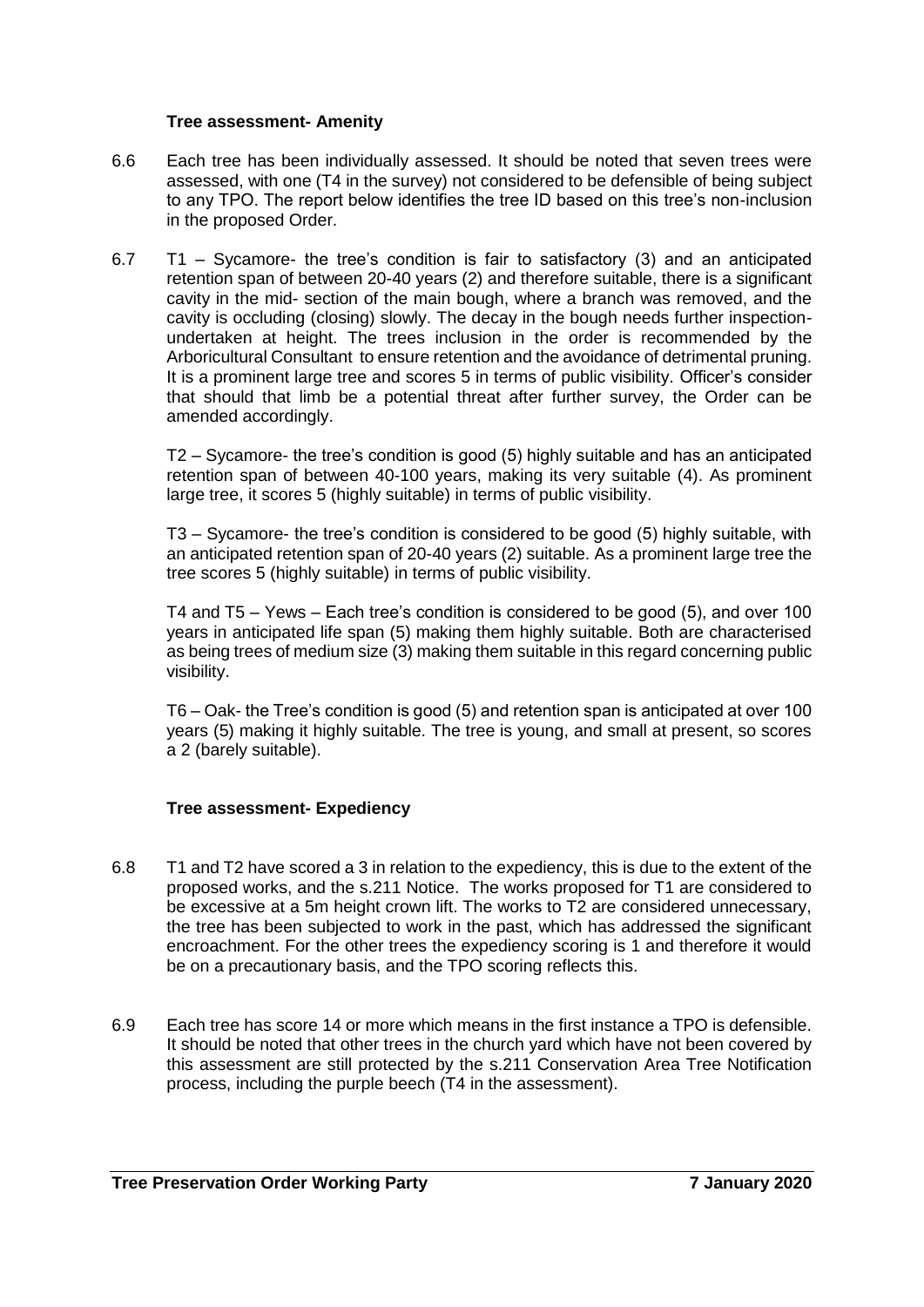### **Representations**

6.7 In the following paragraph the objections to the order have been summarised and the full copies of objections are included in annex 6 Objections have been received from the following:-

Mr Matt Ward, Owner of Holgate's House made a initial objection:

*"I must confess we were disappointed that our request for maintenance work was denied and a preservation order has been enforced*

Last year a large branch fell off the tree in our garden landing on the pavement *outside our house. We have a cracked window in our conservatory we believe caused by a falling branch from the tree in the church garden hence the desire to care for the trees*

*We would like to carry out sensible and necessary maintenance to prolong the tree life and protect our persons and property not cause them any damage or detract from the contribution they make to the area*

*Please can you advise how we move forward now?"*

The case Officer advised the following:

Thank you for your email, which I will treat as an objection to the Order, and it is duly made within the 28 day period. I advise that you may wish to make a formal, more detailed objection to the making of the Order, and set out in greater detail why you consider the works are necessary and appropriate (and to which trees) in writing. You may wish to seek arboricultural advice. A report will be prepared which responds to and considers the reasons for the objection. This will then be considered by Members of the Tree Preservation Working Party who will sit and consider the objection and whether or not to amend the Order or to confirm it.

The following response was received:

*"Having had a large branch fall off the Sycamore in our garden which our postwoman*  said nearly hit them as well as suffering a broken window in our conservatory from a *falling branch from the tree in the churchyard we sought the expert advice of an arborist and his professional recommendation is below*

*The first Sycamore, the one on your property, the works will consist of a slight lift on the house side, to approx 4-5m, focussing on the lowest limbs, and some selective thinning and removal of crossing branches, again on the house side.*

*The work proposed for churchyard Sycamore is for a sensitive 2-3m reduction on the road side and over the courtyard, again removing crossing and running branches and removing small branches growing towards to roof. "*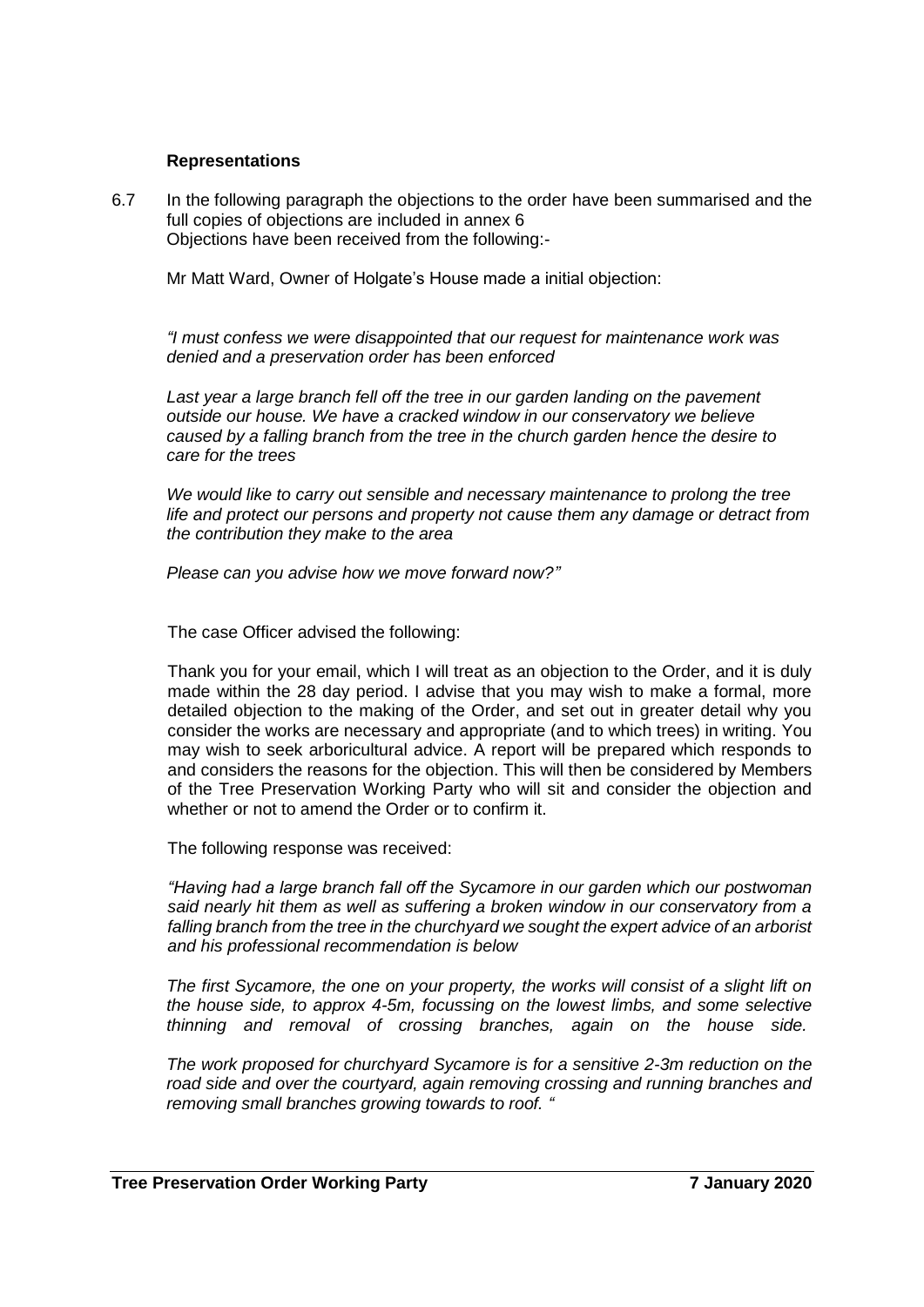#### **Appraisal of Representations**

6.8 The Local Planning Authority has considered these duly made representations and provides the following response:

In making the Order in the first instance, the Local Planning Authority sought to obtain expert advice regarding the trees. This was in particular T1 and T2 which were the subject of the CAT notification, and for which the objection to the Order has been made upon.

The objection has identified a series of previous events regarding the trees, which do not seem to corroborate as it would appear that the damage to the Conservatory may have been caused by a branch in the initial response- if it had been- it would have be clearly evident. These events do not in themselves justify the works proposed.

The advice provided in the objection is around a series of works to the tree- which after the CAT notice was made originally invalid were previously submitted and considered by the external expert employed by the Council. That level of works has already been considered to be excessive.

*" T1 (Sycamore) appears outwardly healthy. However, there is a significant cavity in the mid-section of the southerly main bough where a branch was removed some years previously. The cavity is well rounded and appears to be occluding (closing) slowly. The extent of any decay within this bough can only be determined by a closer inspection by a tree surgeon. As a rule of thumb the remaining healthy cavity wall at this point should not be less than 2/3rds of the total diameter of the limb at this point.* 

*I* would recommend that this tree is included within an order to ensure its retention *and avoidance of any detrimental pruning until further investigations into the damaged bough is carried out. Should it be proved that this limb is a potential threat then it could be omitted from an amended order at a later date.* 

*In terms of future pruning should the tree be deemed safe after further detailed inspection I would recommend that pruning is limited to minor crown lifting in the areas close to property.* 

*T2 (Sycamore) has an overall healthy symmetrical crown, although there does appear to be a slight thinning in the upper crown section but which is not of concern at this time.* 

*In terms of future pruning it was noted that some lower branches on the property side had been removed in the past which presumably removed any serious encroachment issues at the time. I do not see any need for further pruning of this tree at this time. The proposal to crown lift up to 5m appears excessive and therefore I would recommend that a maximum of 4m would be adequate. Any crown thinning proposed should not in my view exceed 10%.*

No further survey has been undertaken, and it should be noted that in the event future survey work concludes that the southerly main bow that it needs to be removed, then an application can be made to the Council on that basis, without the need to amend or lift the Order.

#### *Conclusion*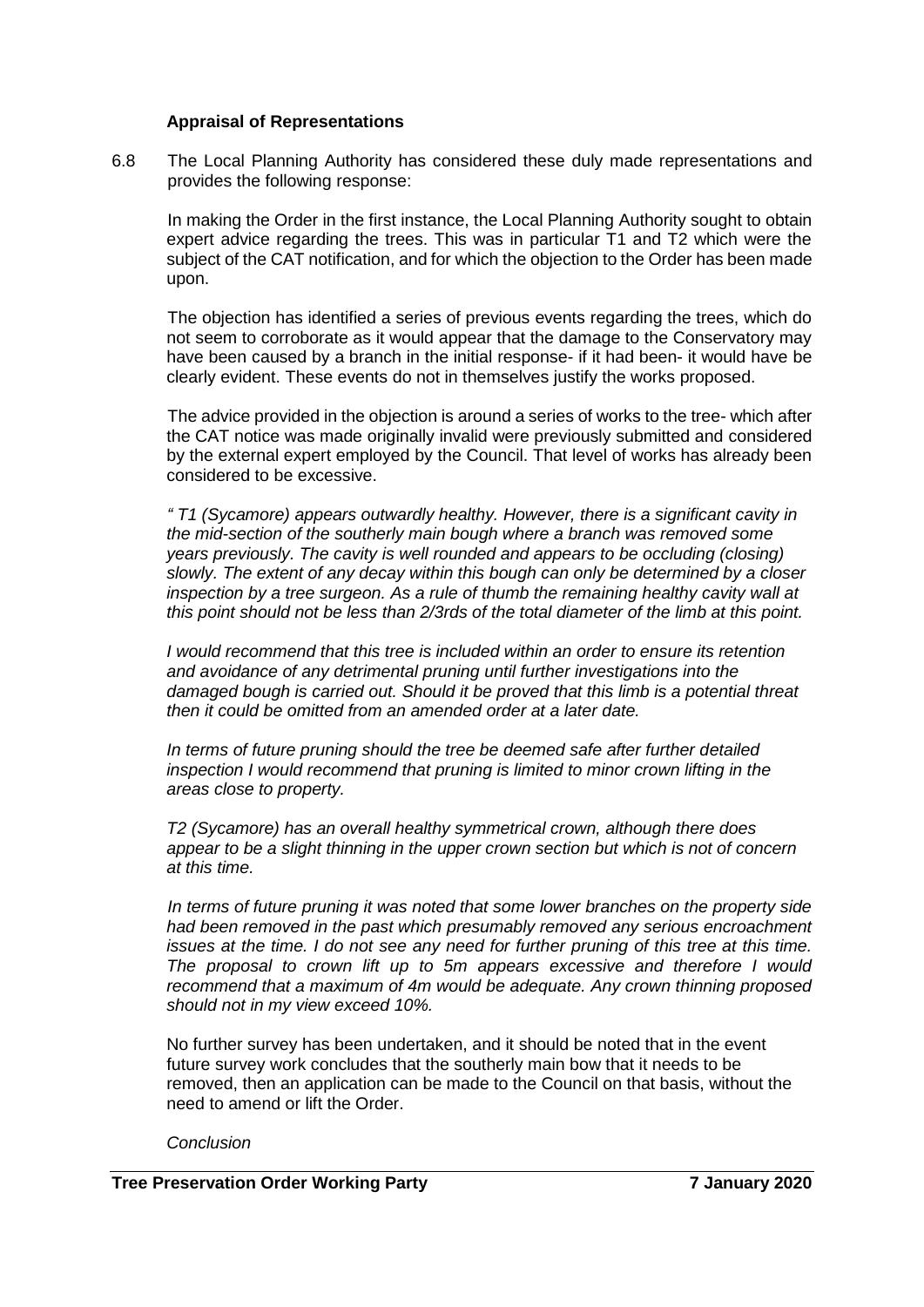- 6.16 The significant amenity value that these trees provides to the locality is considered to justify the making, and confirming of a TPO, when weighed against the objections put forward. This is borne out by the high score the trees achieve in the Tree Evaluation Assessment attached at Annex 2.
- 6.17 No objections to the Order were received from the Church.
- 6.18 The external arboricultural advice has identified that the tree T1 does not represent a danger. It is the owner's responsibility to undertake further survey work at height in the canopy which may identify remedial works which are, based on that survey, necessary. Such works could be applied for in the usual manner, and the purpose of the TPO would not be undermined. The owner of the tree has been advised in writing in the notification of the TPO to undertake a canopy survey, and this has not been undertaken.
- 6.19 No evidence has been presented by the objector which confirms that the tree is dangerous or requires remedial work. Even if, in due course, such work is required, this can be applied for in the usual way. It is therefore recommended that the Order is confirmed without modification.

# **7.0 IMPLICATIONS**

- 7.1 The following implications have been identified:
	- a) Financial No financial implications identified
	- b) Legal A decision to confirm the Order must be made within six months of the Order being made.
	- c) Other (Equalities, Staffing, Planning, Health & Safety, Environmental, Crime & Disorder) No other implications identified

### **8.0 NEXT STEPS**

- 8.1 The 21 January 2020 Planning Committee will consider the recommendations of the Working Party at its next meeting. If the Committee resolves to confirm the Order all of the interested parties will be notified and the notice will provide details of the grounds on which an application can be made to the High Court. (The legislation provides no right of appeal to the Secretary of State against an authority either making or confirming an Order.)
- 8.2 The Council must make a formal note of its decision in relation to the Order. If the Order is confirmed it will be recorded in the Land Charges Register. If the Order is not confirmed, its operation will cease with immediate effect.

#### **Gary Housden Head of Planning**

# **Author: Rachael Balmer Senior Planning Officer**